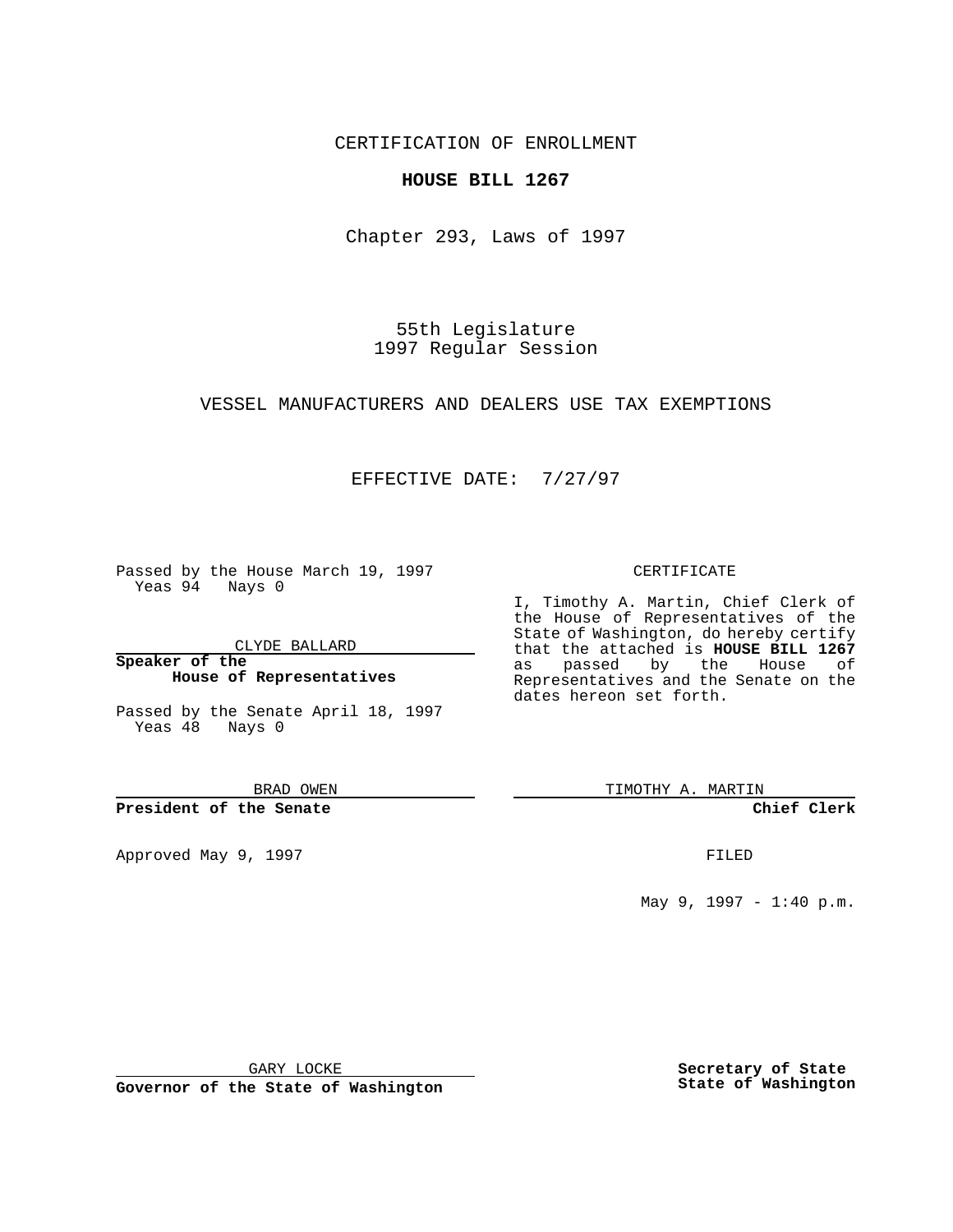## **HOUSE BILL 1267** \_\_\_\_\_\_\_\_\_\_\_\_\_\_\_\_\_\_\_\_\_\_\_\_\_\_\_\_\_\_\_\_\_\_\_\_\_\_\_\_\_\_\_\_\_\_\_

\_\_\_\_\_\_\_\_\_\_\_\_\_\_\_\_\_\_\_\_\_\_\_\_\_\_\_\_\_\_\_\_\_\_\_\_\_\_\_\_\_\_\_\_\_\_\_

Passed Legislature - 1997 Regular Session

**State of Washington 55th Legislature 1997 Regular Session By** Representatives B. Thomas, Zellinsky and Dickerson Read first time 01/20/97. Referred to Committee on Finance.

 AN ACT Relating to a use tax exemption for vessel manufacturers and dealers; and adding new sections to chapter 82.12 RCW.

BE IT ENACTED BY THE LEGISLATURE OF THE STATE OF WASHINGTON:

 NEW SECTION. **Sec. 1.** A new section is added to chapter 82.12 RCW to read as follows:

 (1) The tax imposed under RCW 82.12.020 shall not apply to the following uses of a vessel, as defined in RCW 88.02.010, by the manufacturer of the vessel:

 (a) Activities to test, set-up, repair, remodel, evaluate, or otherwise make a vessel seaworthy, to include performance, endurance, and sink testing, if the vessel is to be held for sale;

 (b) Training activities of a manufacturer's employees, agents, or subcontractors involved in the development and manufacturing of the manufacturer's vessels, if the vessel is to be held for sale;

 (c) Activities to promote the sale of the manufacturer's vessels, to include photography and video sessions to be used in promotional materials; traveling directly to and from vessel promotional events for 18 the express purpose of displaying a manufacturer's vessels;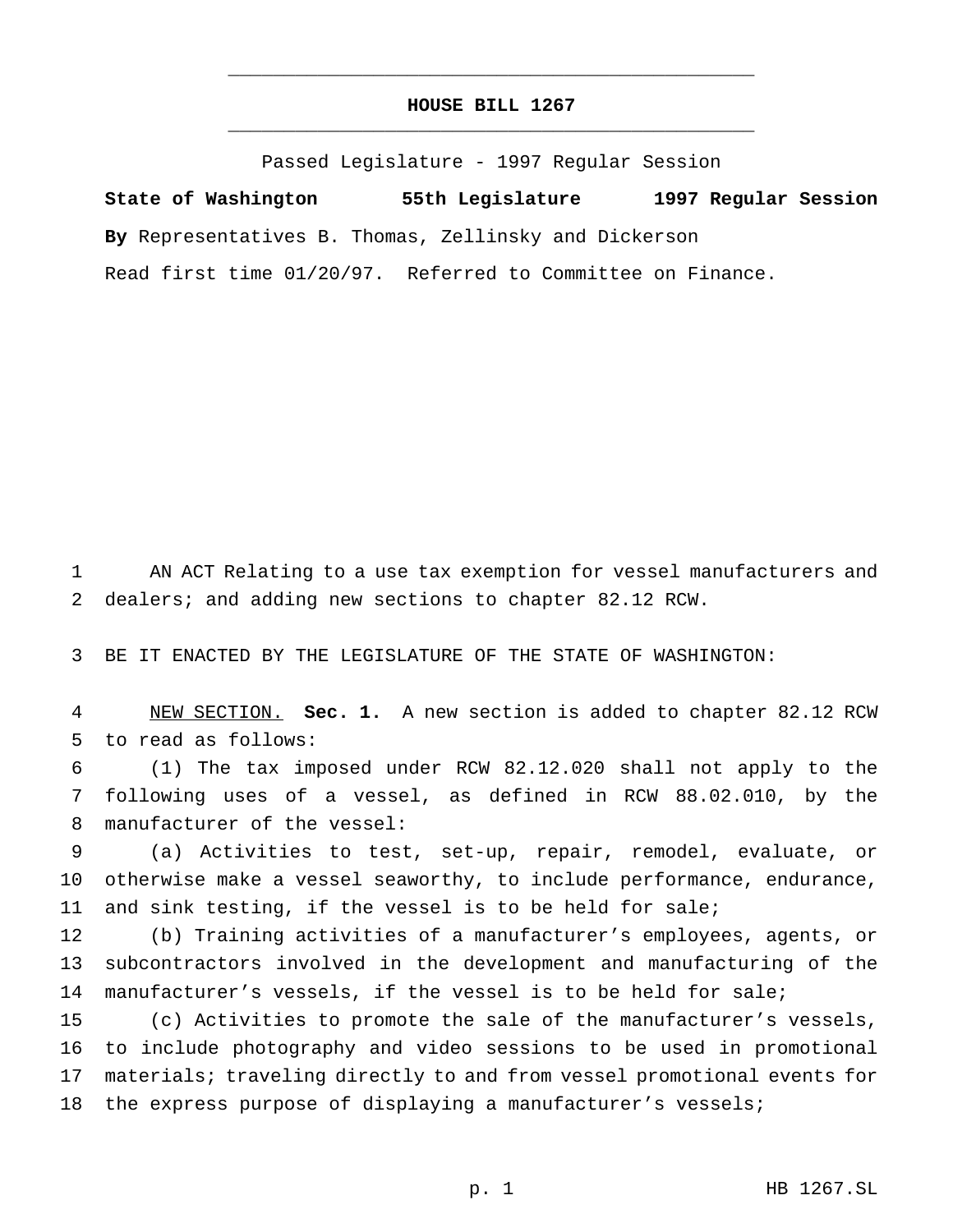(d) Any vessels loaned or donated to a civic, religious, nonprofit, or educational organization for continuous periods of use not exceeding seventy-two hours, or longer if approved by the department; or to vessels loaned or donated to governmental entities;

 (e) Direct transporting, displaying, or demonstrating any vessel at a wholesale or retail vessel show;

 (f) Delivery of a vessel to a buyer, vessel manufacturer, registered vessel dealer as defined in RCW 88.02.010, or to any other person involved in the manufacturing or sale of that vessel for the 10 purpose of the manufacturing or sale of that vessel; and

 (g) Displaying, showing, and operating a vessel for sale to a prospective buyer to include the short-term testing, operating, and examining by a prospective buyer.

 (2) Subsection (1) of this section shall apply to any trailer or other similar apparatus used to transport, display, show, or operate a vessel, if the trailer or other similar apparatus is held for sale.

 NEW SECTION. **Sec. 2.** A new section is added to chapter 82.12 RCW to read as follows:

 (1) The tax imposed under RCW 82.12.020 shall not apply to the following uses of a vessel, as defined in RCW 88.02.010, by a vessel dealer registered under chapter 88.02 RCW:

 (a) Activities to test, set-up, repair, remodel, evaluate, or otherwise make a vessel seaworthy, if the vessel is held for sale;

 (b) Training activity of a dealer's employees, agents, or subcontractors involved in the sale of the dealer's vessels, if the vessel is held for sale;

 (c) Activities to promote the sale of the dealer's vessels, to include photography and video sessions to be used in promotional materials; traveling directly to and from promotional vessel events for the express purpose of displaying a dealer's vessels for sale, provided it is displayed on the vessel that it is, in fact, for sale and the identification of the registered vessel dealer offering the vessel for 33 sale is also displayed on the vessel;

 (d) Any vessel loaned or donated to a civic, religious, nonprofit, or educational organization for continuous periods of use not exceeding seventy-two hours, or longer if approved by the department; or to vessels loaned or donated to governmental entities;